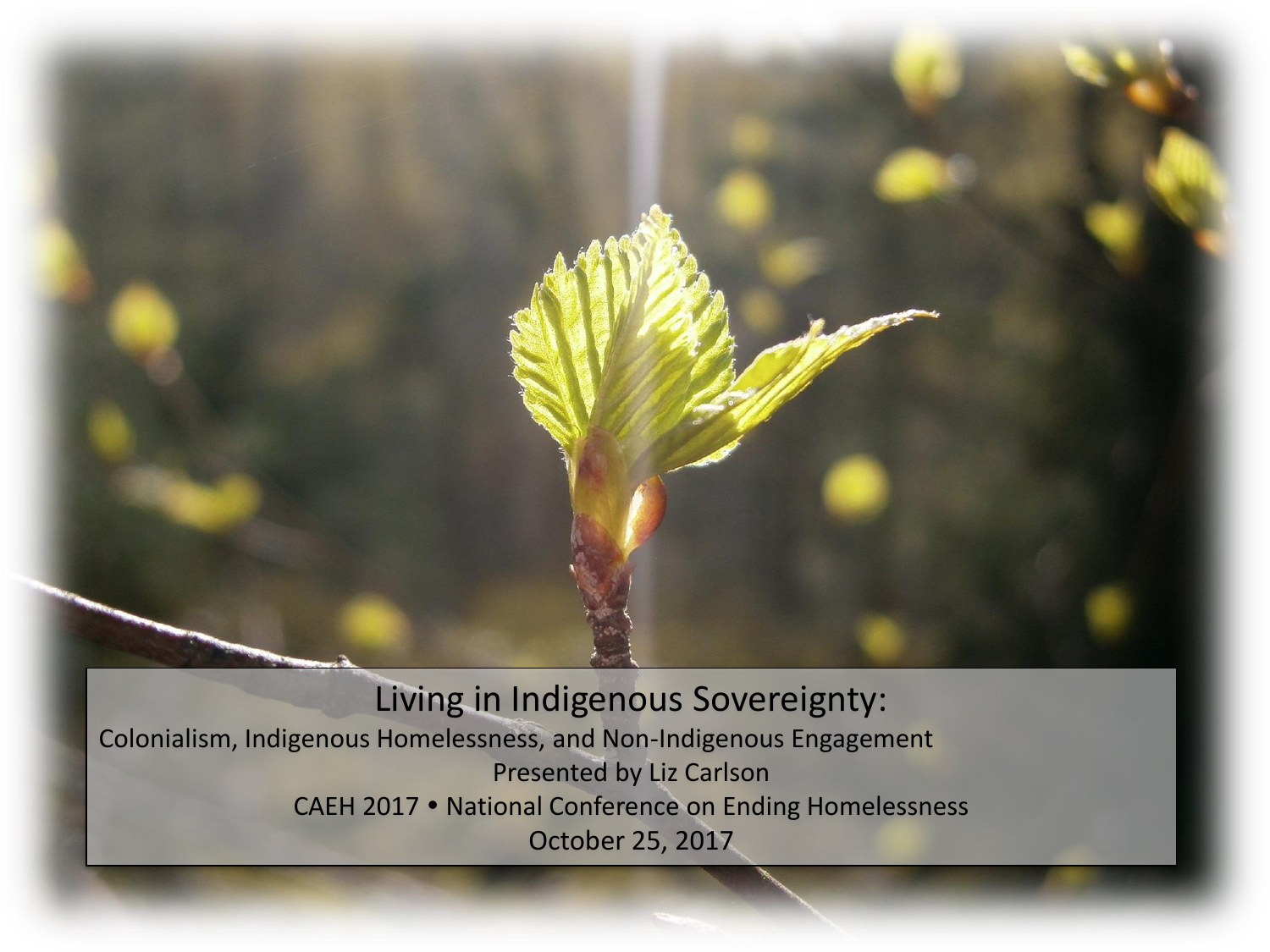

## **Introduction/overview**

- Acknowledging the territory and the struggle.
- Introducing myself and how I relate to today's content
	- Introducing Teddy Zegeye-Gebrehiwot
- Overview of the presentation
	- Indigenous Homelessness and settler colonialism
	- Film--*Stories of Decolonization: Land dispossession and settlement*
	- Addressing the root: Decolonization and living in Indigenous sovereignty
	- Discussion/Q & A
- The nature of the content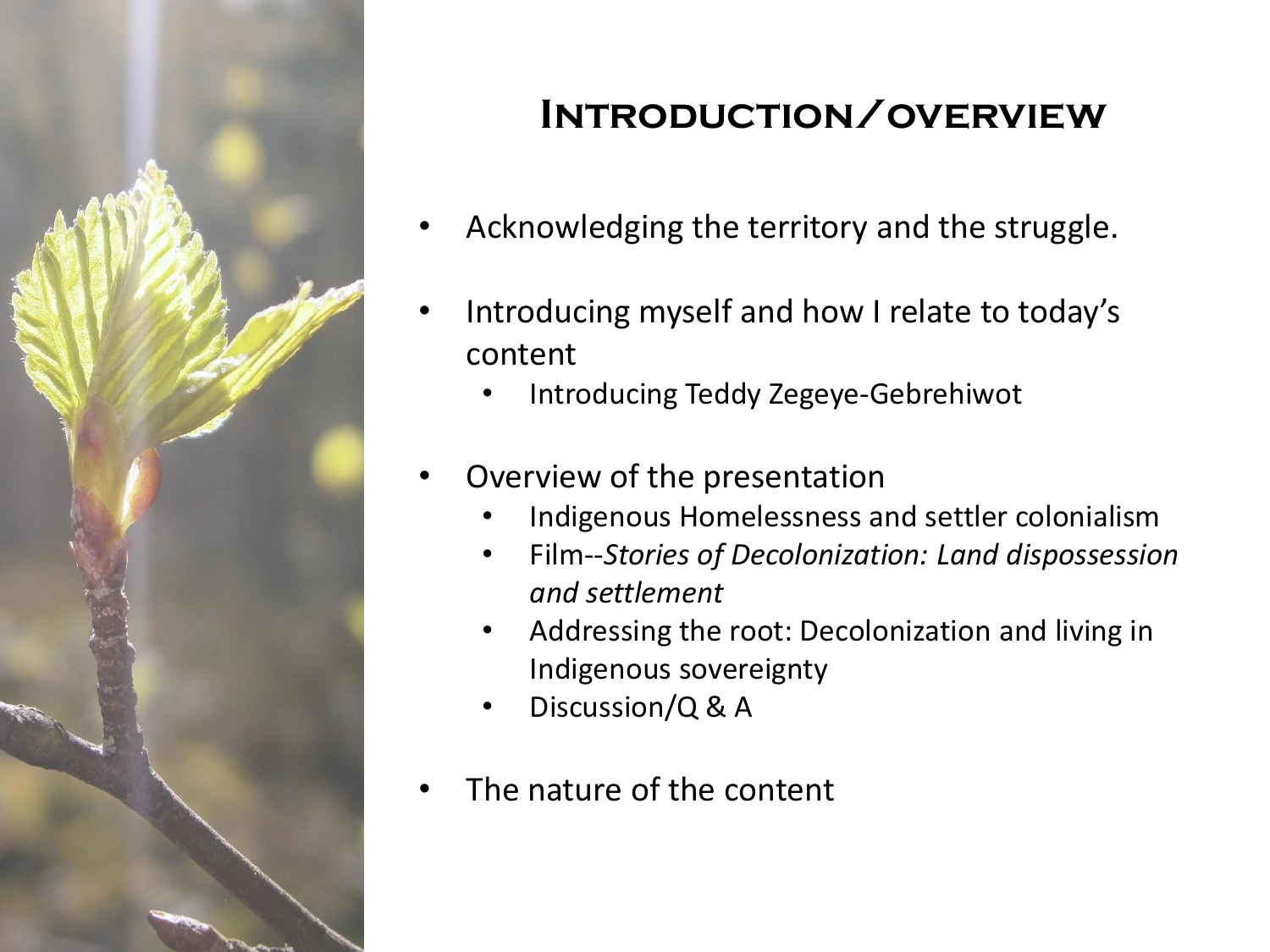

#### **consider**

- What does Indigenous homelessness have to do with the Dakota Access Pipeline protests in Standing Rock, South Dakota?
- With the Rooster Town Blockade at the Parker Wetlands here in Winnipeg?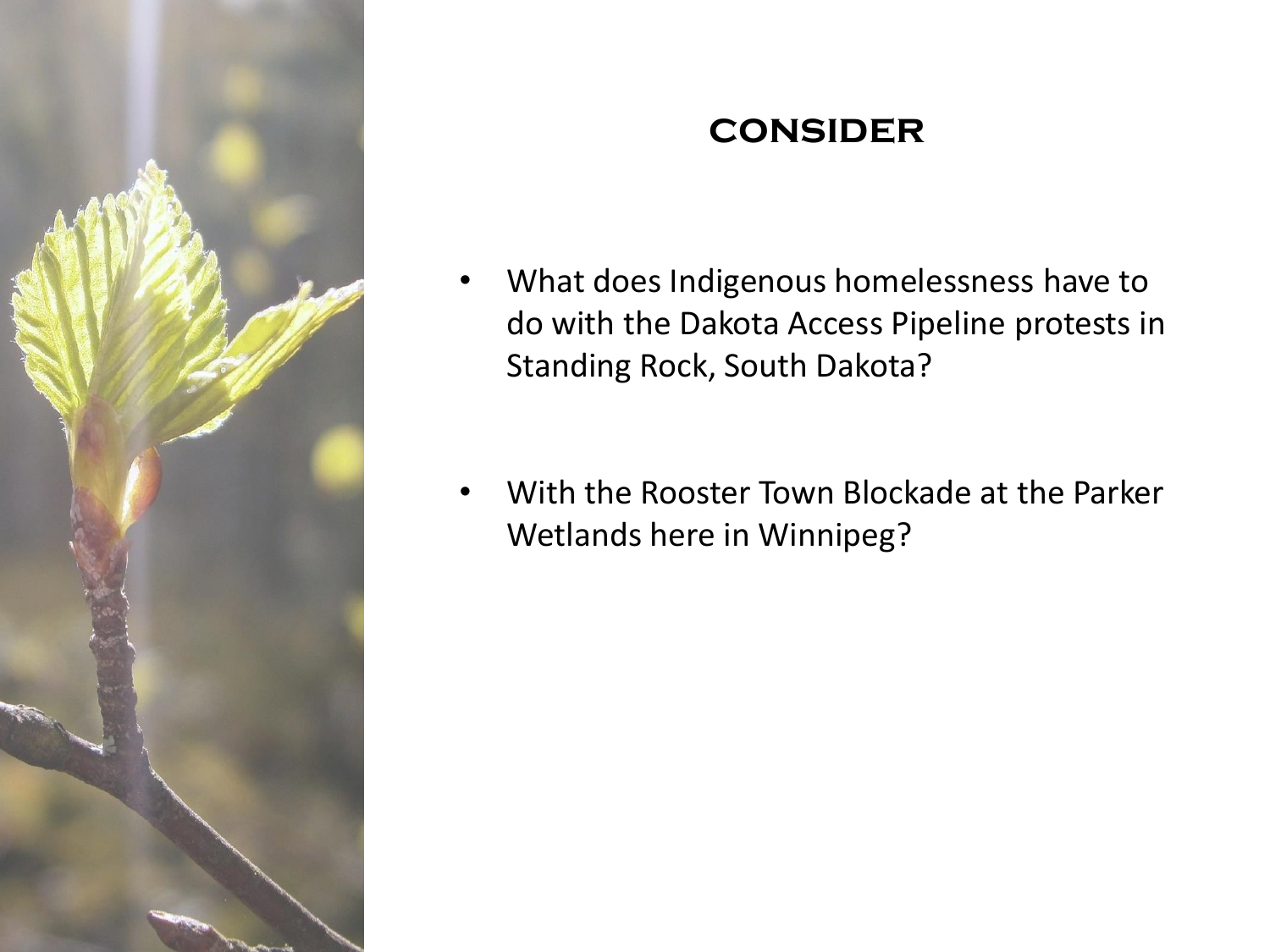

### **The Canadian Observatory on Homelessness…**

- Will release its full definition of Indigenous homelessness tomorrow. This definition includes 12 dimensions.
- Several of these dimensions have been previewed (https://www.facebook.com/homelesshub/), and they seem to all be related, directly or indirectly, to settler colonialism.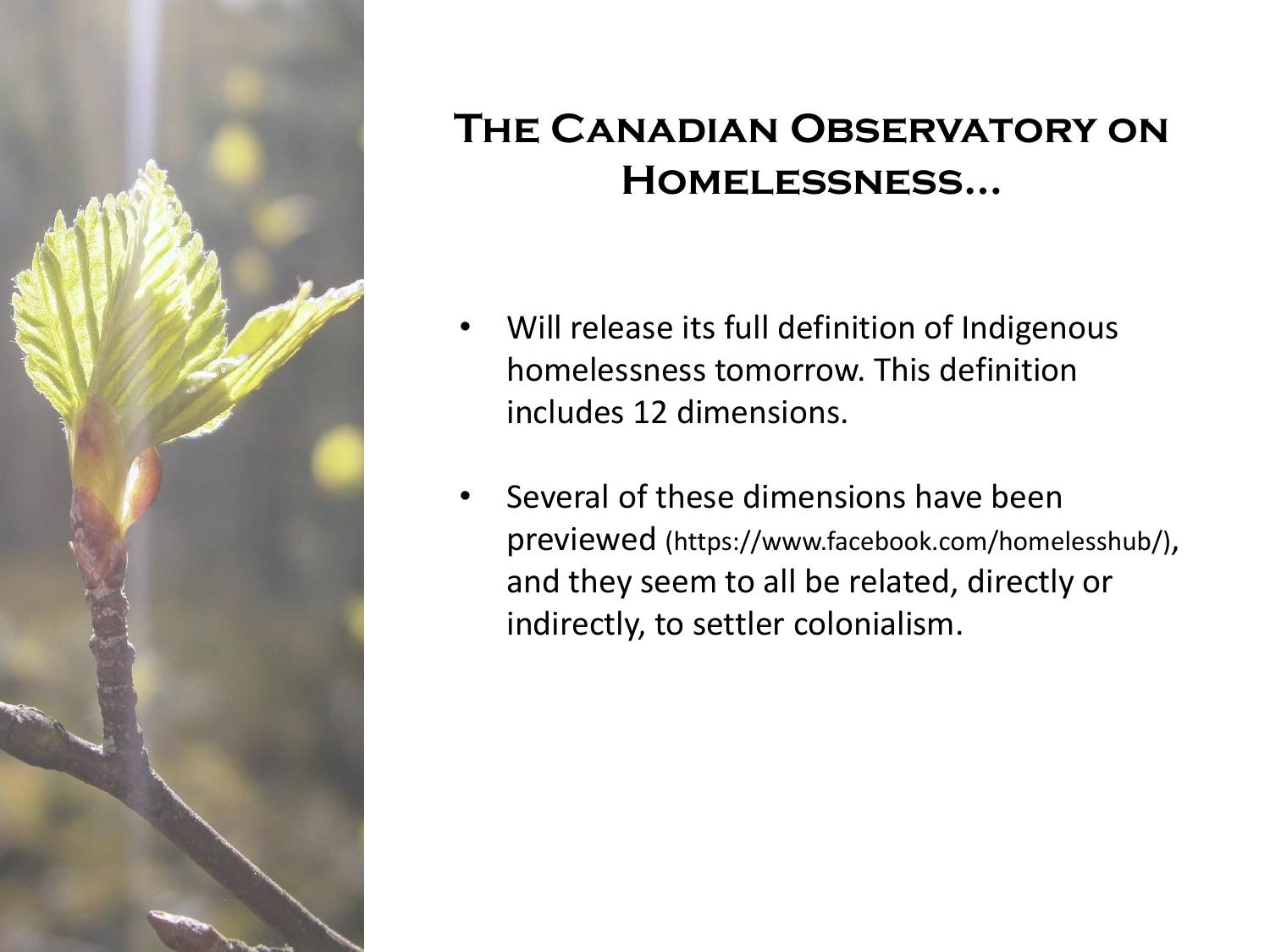

# **What is Settler Colonialism?**

- 1. Canada (as well as the U.S., Australia, and New Zealand) is a settler colonial country.
- 2. Lowman and Barker (2015) describe three pillars of settler colonialism: (a) invasion continues through "the social, political, and economic structures built by the invading people" (p. 25), (b) settlers' intend to stay which is characterized by their denial of Indigenous presence, and (c) "the settler society becomes so deeply established that it is naturalized, normalized, unquestioned, and unchallenged" (p. 26).
- 3. Wolfe (1999): "The colonizers came to stay—invasion is a structure not an event" (p. 2).
- 4. Taiaiake Alfred (n.d.) states, "Colonialism is the disconnection of Native people from the land, their history, their identity and their rights so that others can benefit" (para. 3).
- 5. LaRocque's (2010) description of colonialism: (pp. 74-76)
- 6. Settler colonialism as the core foundational injustice of Canada.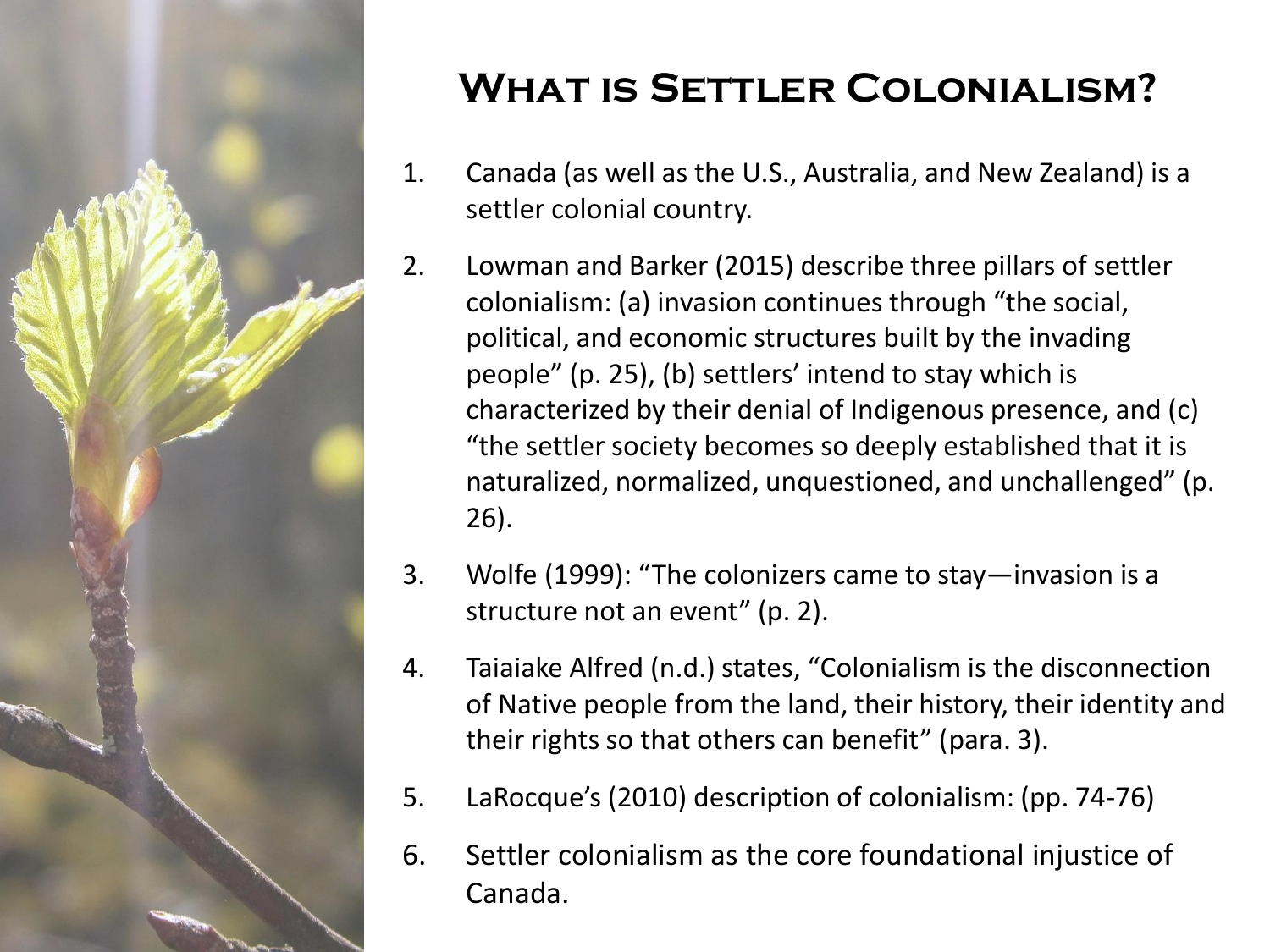

#### **Land Dispossession is a cornerstone of settler colonialism**

- The second dimension, of the Canadian Observatory on Homelessness's definition of Indigenous homelessness is "An Indigenous individual's or community's separation from postcolonial Indigenous lands" ([https://www.facebook.com/homelesshub/\)](https://www.facebook.com/homelesshub/).
- Manuel and Derrickson (2015) write, "It is the loss of our land that has been the precise cause of our impoverishment" (p. 8). They calculate that in Canada, Indigenous peoples control .2 percent of the land, while settlers control 99.8 percent.
- Non-Indigenous peoples have, by and large, taken part in and benefitted from Indigenous land dispossession. This continues today.
- If a root of Indigenous homelessness is land dispossession, then critical strategies toward ending it are land return, supporting Indigenous land rights, and land protection. Thus, Standing Rock and Rooster Town.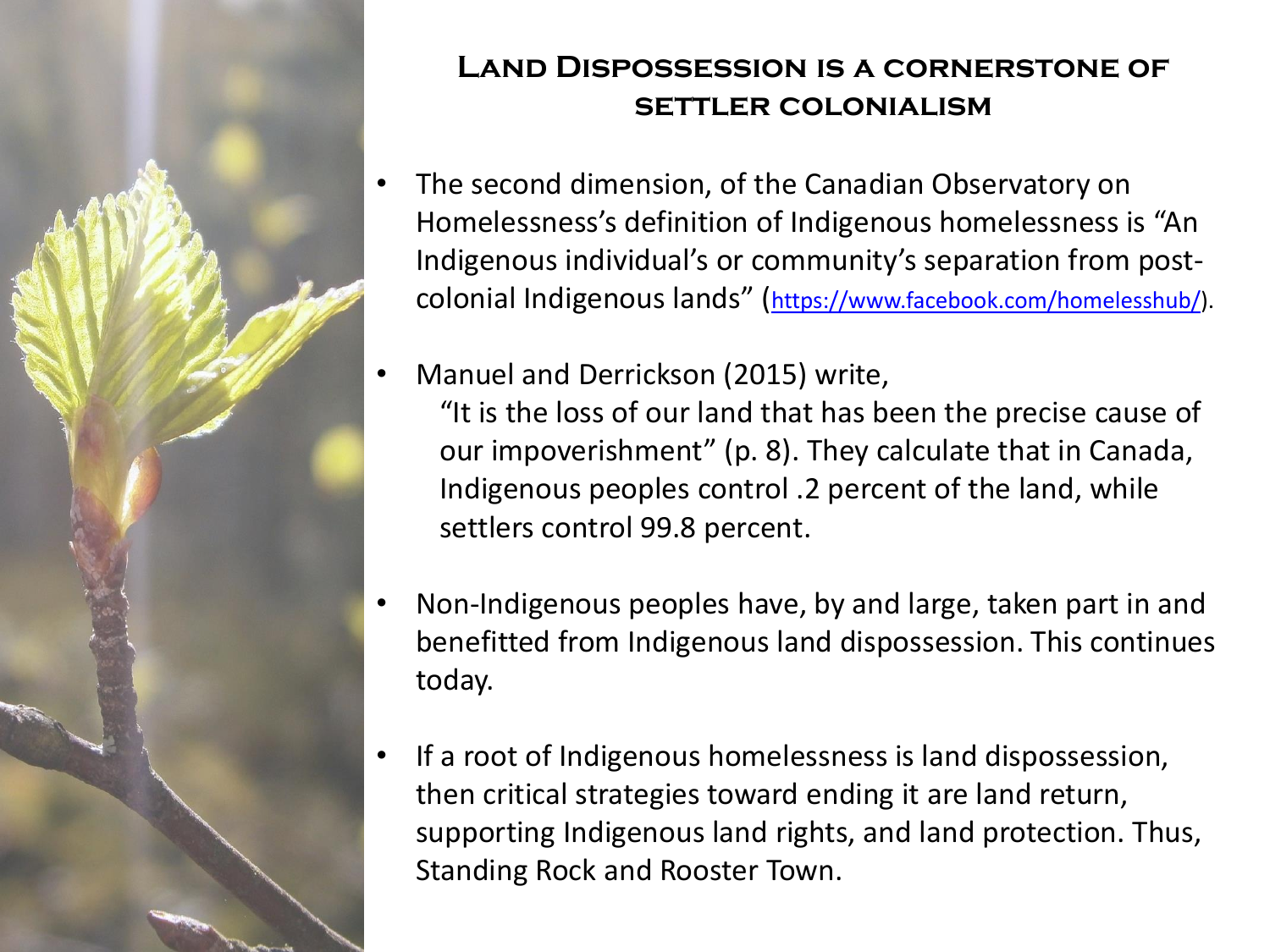

### **Some Key concepts in settler colonial theory (Canadian context)**

- 1. Within settler colonial theory, non-Indigenous peoples in Canada and other settler states are often referred to as *settlers,* a term that is meant to emphasize their continuity with values and worldviews of their ancestors who settled, and to denaturalize and re-politicize their presence on these lands.
- 2. Tuck and Yang (2012) contend, "Settlers are not immigrants. Immigrants are beholden to the Indigenous laws and epistemologies of the lands they migrate to. Settlers become the law, supplanting Indigenous laws and epistemologies. Therefore, settler nations are not immigrant nations" (pp. 6-7).
- 3. Simpson (2013a) describes the daily reproduction of Canadian colonialism. She writes, "Colonialism was and is a choice that Canadians make every day. It is a choice to maintain and uphold a system that is based on the hyperexploitation of the land and of Indigenous peoples" (p. 53).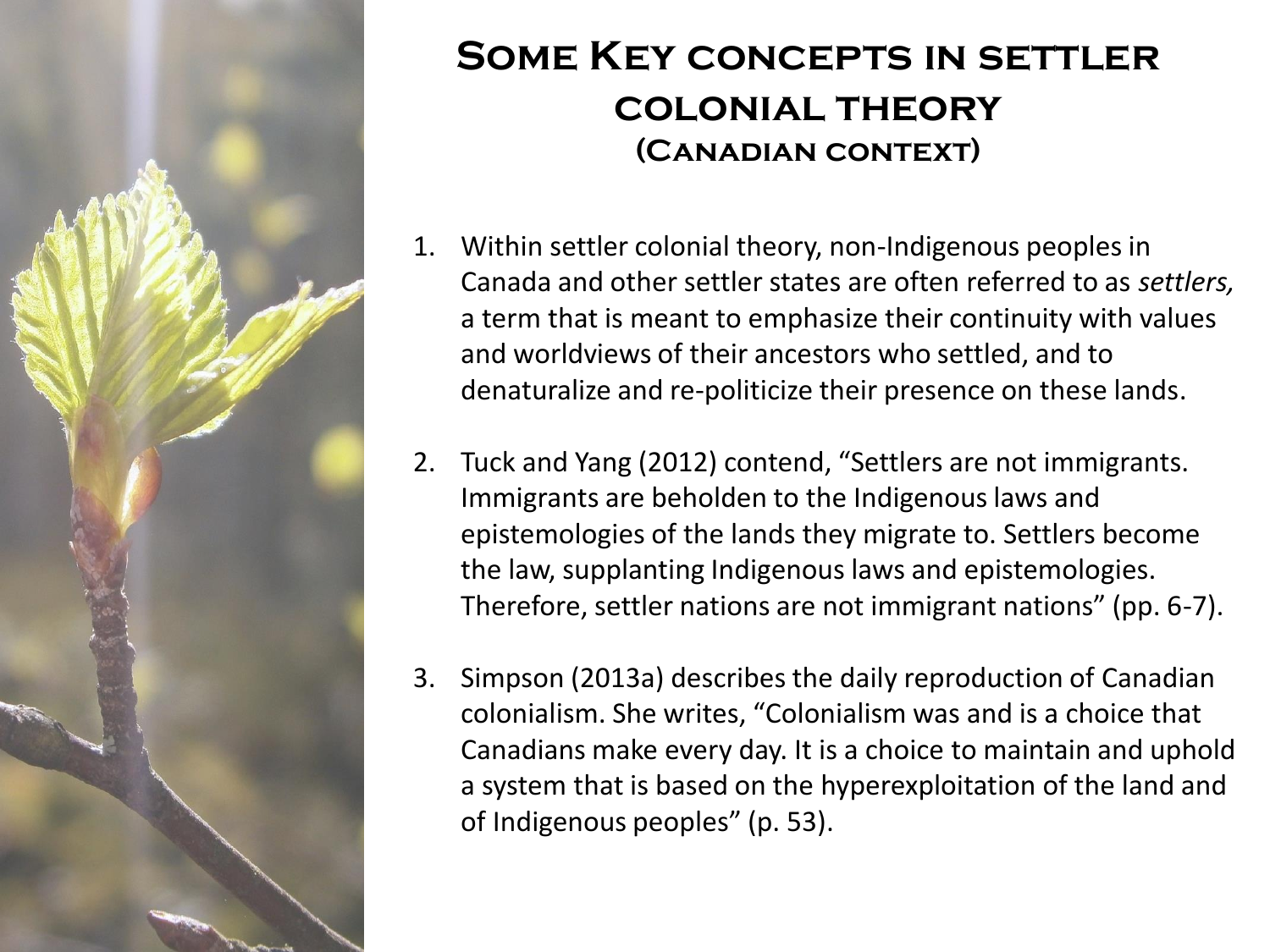# **Film Stories of decolonization: Land dispossession and settlement**

# **[https://www.youtube.com/watch?](https://www.youtube.com/watch?v=aTruP6r2cAA) v=aTruP6r2cAA**

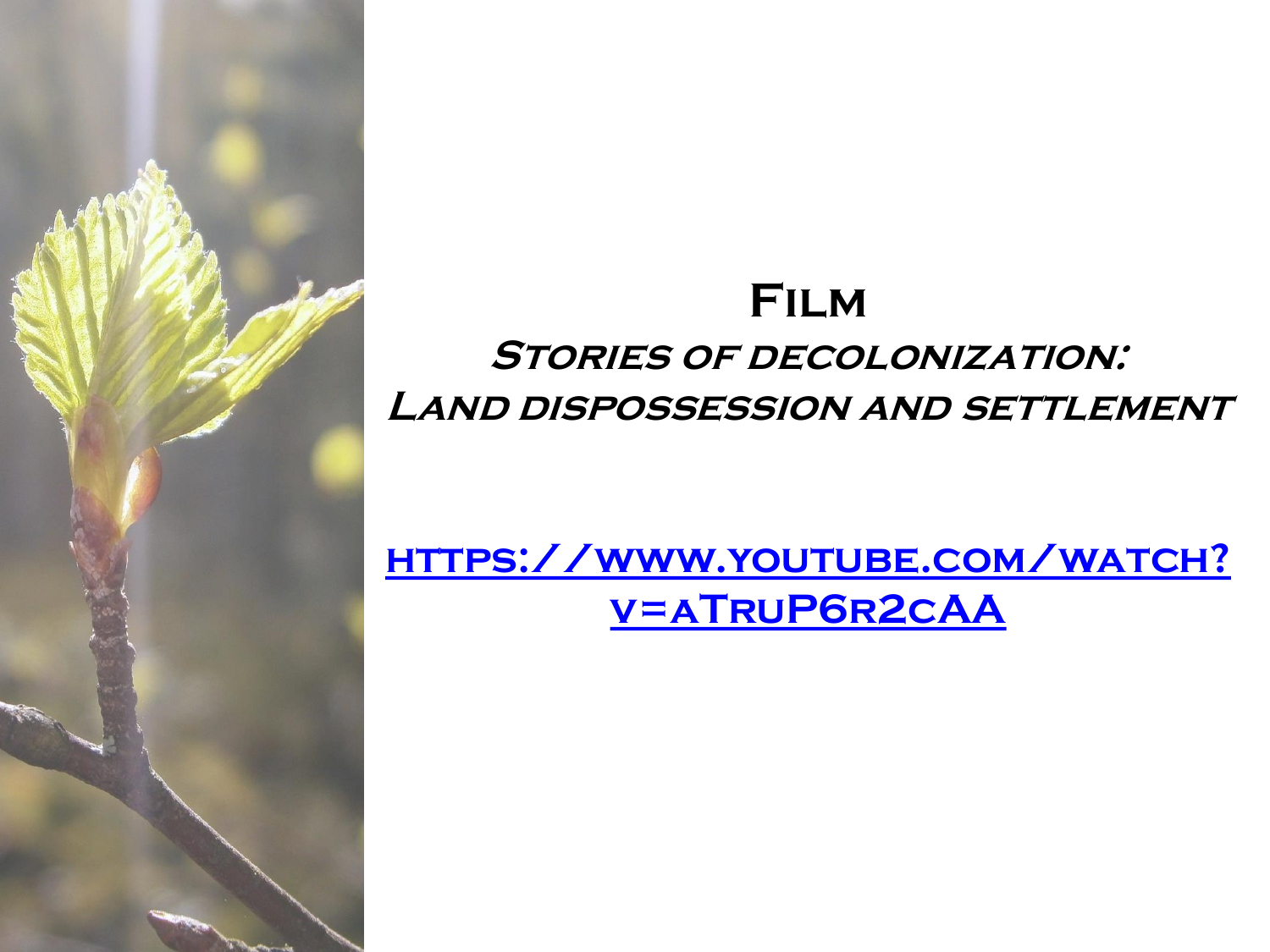

#### **Living in Indigenous sovereignty: An ontological orientation**

- Canadian journalist, author, and activist Naomi Klein began her sold-out talk to a Winnipeg audience in April 2016 by acknowledging they were gathered on Treaty 1 territory. She continued, "It is not enough for us to simply say that this is Indigenous land. We need to *act* like it is Indigenous land" (25:36-25:46).
- I argue that decolonization requires a radical re-orientation of the way we understand ourselves and Canada, and of the way we relate to the land and to Indigenous peoples. It requires a great deal of personal transformation on intellectual, spiritual, emotional, and even physical/material levels.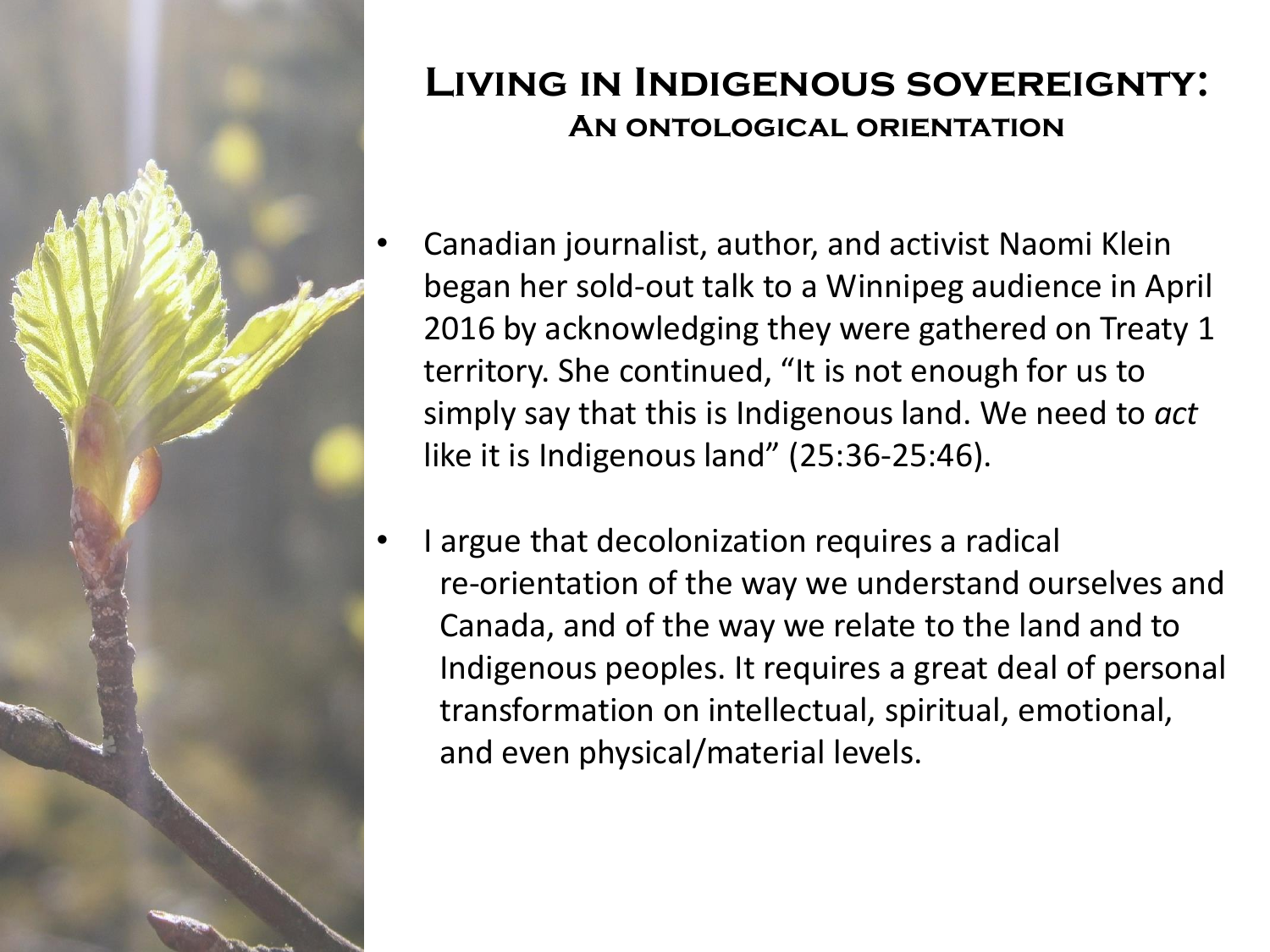

#### **Living in Indigenous sovereignty: An ontological orientation**

• One way to understand this re-orientation is through the framework of living in *Indigenous sovereignty*, or "Living in [accordance with] an awareness that we are on Indigenous lands containing their own protocols, stories, [laws,] obligations, and opportunities which have been understood and practiced by Indigenous peoples since time immemorial" (Carlson, 2016b, p. ii).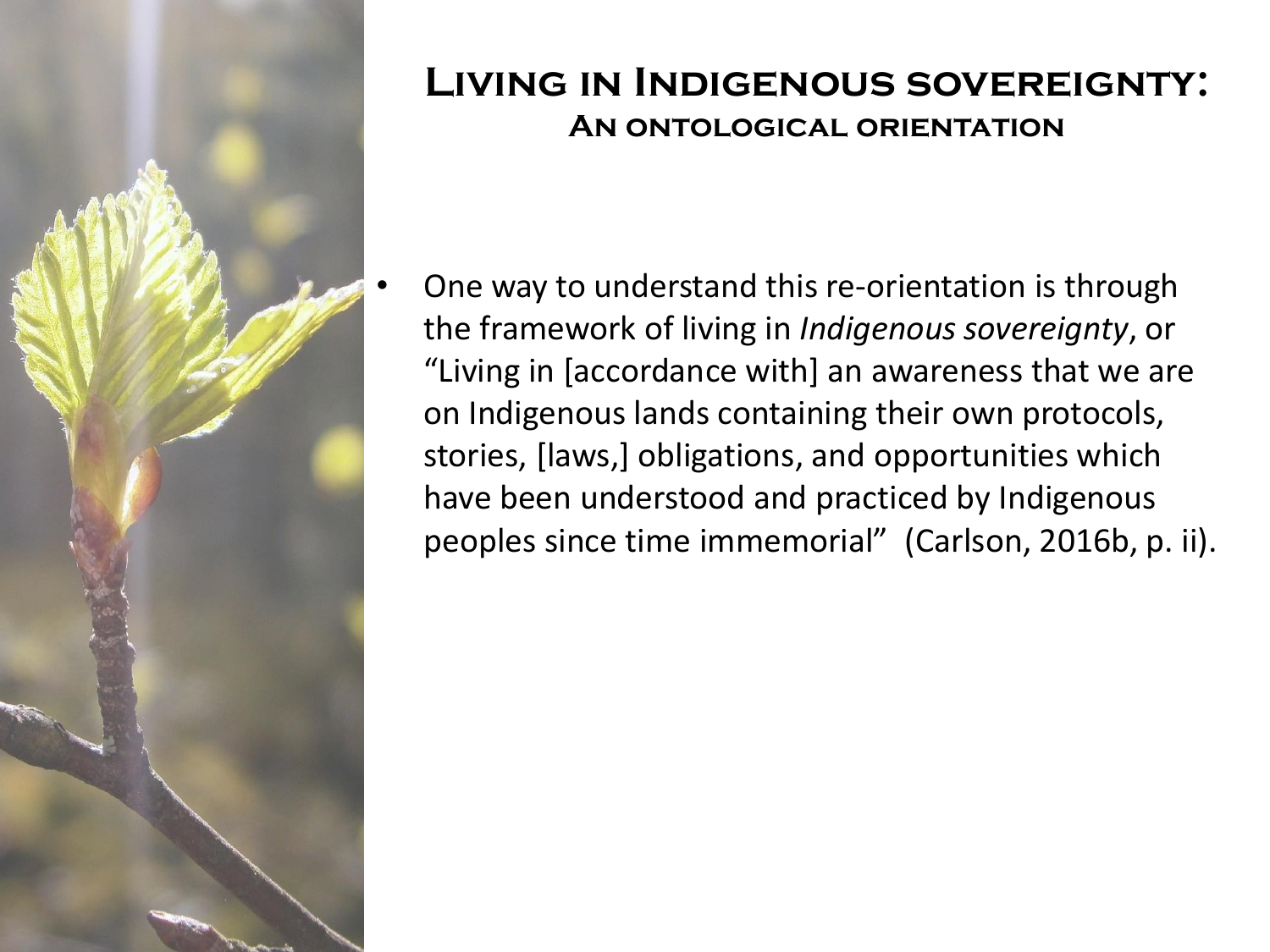

# **Living in Indigenous sovereignty**

Indigenous scholars on Indigenous sovereignty:

- Chiefs of Ontario <http://www.chiefs-of-ontario.org/faq>
- Simpson (2015): A description of sovereignty from within Indigenous political and intellectual systems, as articulated by Elder Gidigaa Migizi, is "at its core about relationships—relationships with each other and with plant and animal nations, with our lands and waters and with the spiritual world" (p. 18).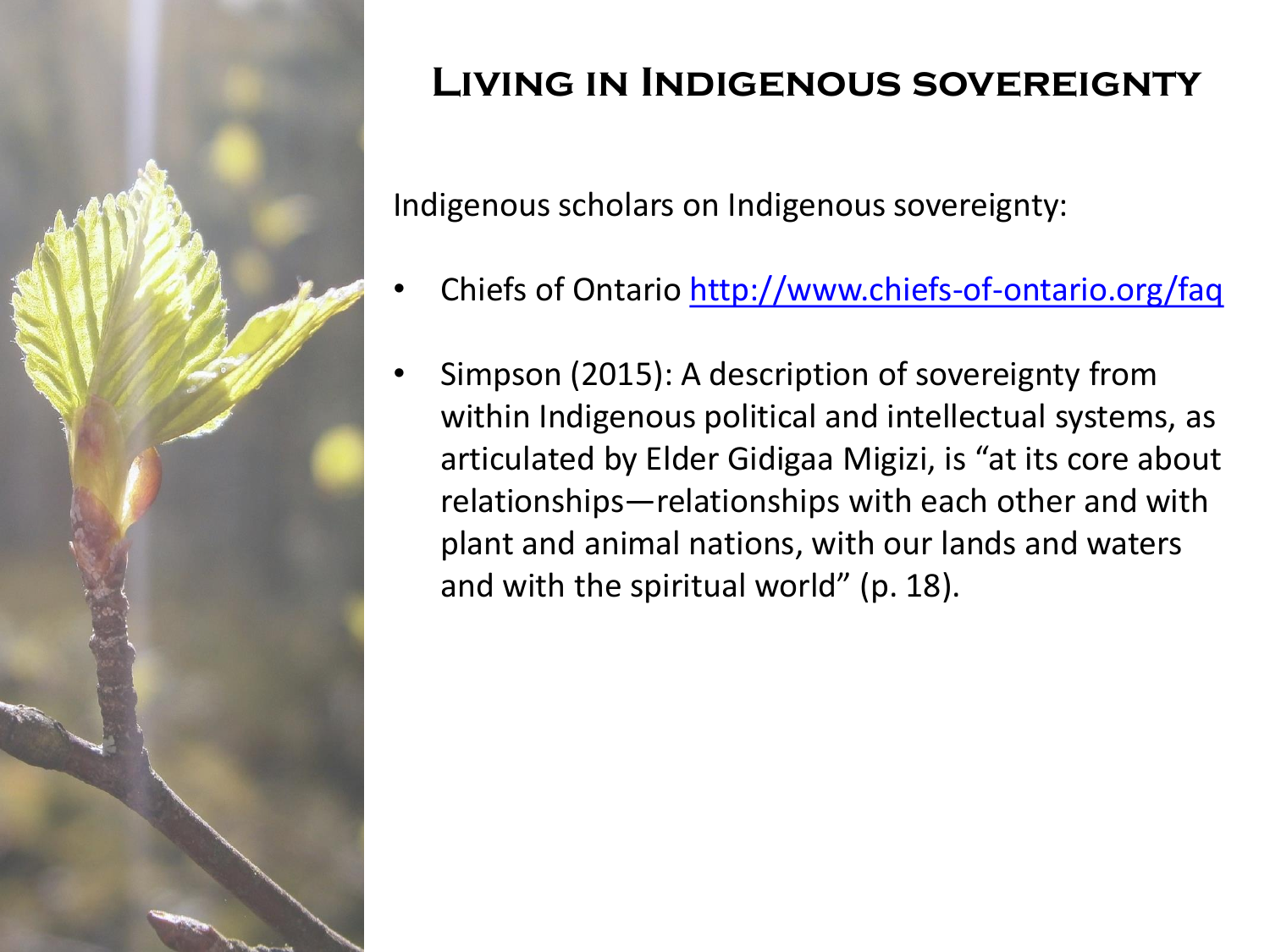

# **Living in Indigenous sovereignty**

Indigenous laws and living in Indigenous sovereignty

- Johnson (2007) says, "When your ancestors came to this territory, *Kiciwamanawak* [my cousin], our law applied" (p. 27).
- Borrows (2005) writes, "Indigenous peoples in what is now Canada developed various spiritual, political and social customs and conventions to guide their relationships. These diverse customs and conventions became the foundation for many complex systems of law" (p. 190).
- McAdam (2015) writes, "In the spirit and intent of Indigenous sovereignty and treaty, and honouring Indigenous relationships; non-Indigenous people must begin supporting and encouraging Indigenous laws and teachings, in every aspect, and by whatever means possible. How this might look is up to the Indigenous nations working alongside these systems to intervene in colonial narratives, laws, and policies, and collectively work toward dismantling destructive and oppressive systems which have been imposed on Indigenous peoples through colonization" (p. 36).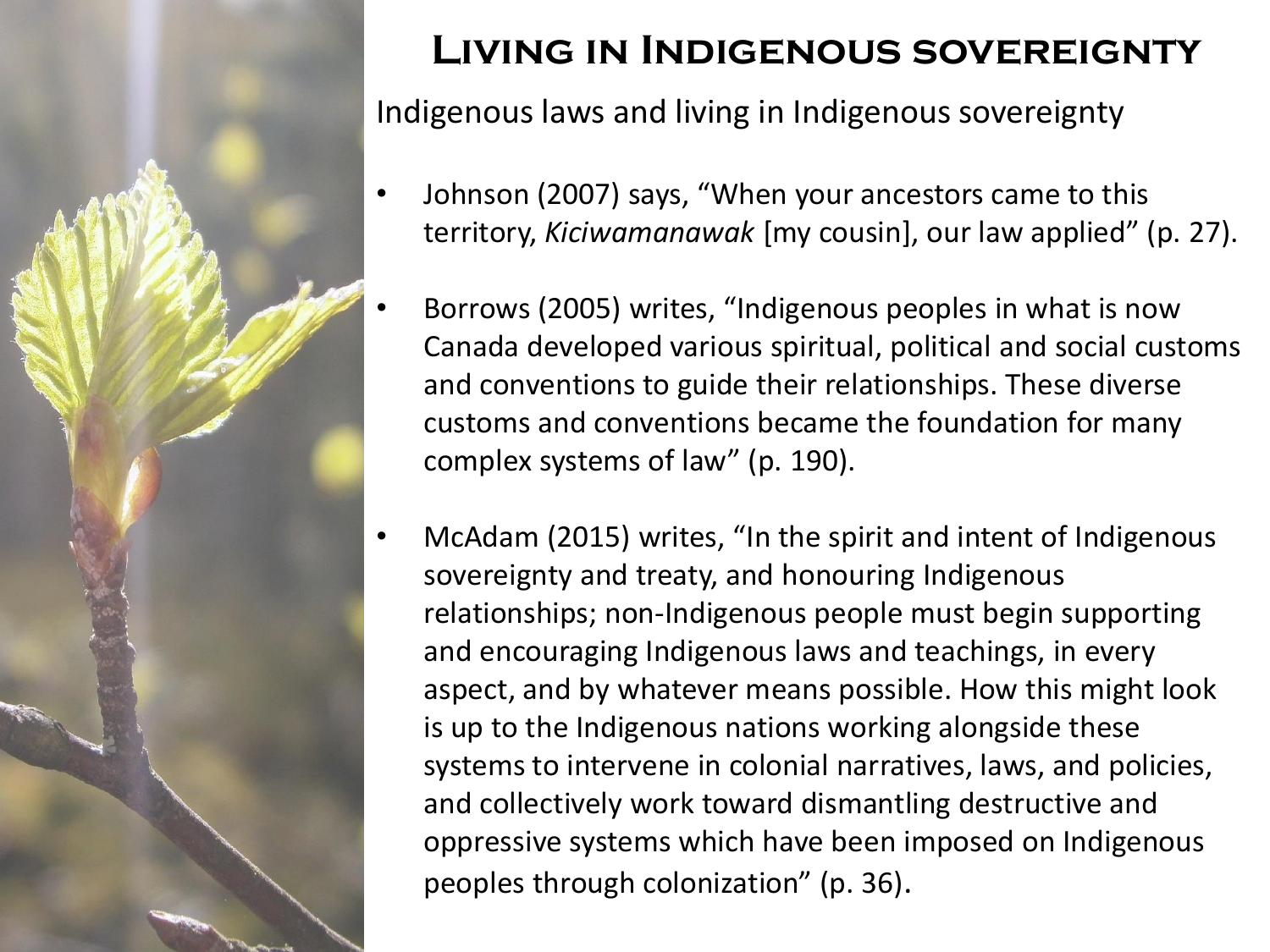

### **Resisting characteristics of settler colonialism**

One approach to decolonization is to challenge and transform these characteristics within ourselves, within our relationships, within the organizations we are part of, and within Canada—particularly when engaging with Indigenous peoples and lands

- Violence, coercion, and control
- Hierarchy
- Private property and capitalism
- Greed, entitlement, appropriation
- Supremacy, arrogance, narcissism
- Universalism and assimilation
- Benevolent civilizing mission
- Othering and representation
- Denial and invisibility
- Individualism
- Fear
- Extractivism and assault on the natural world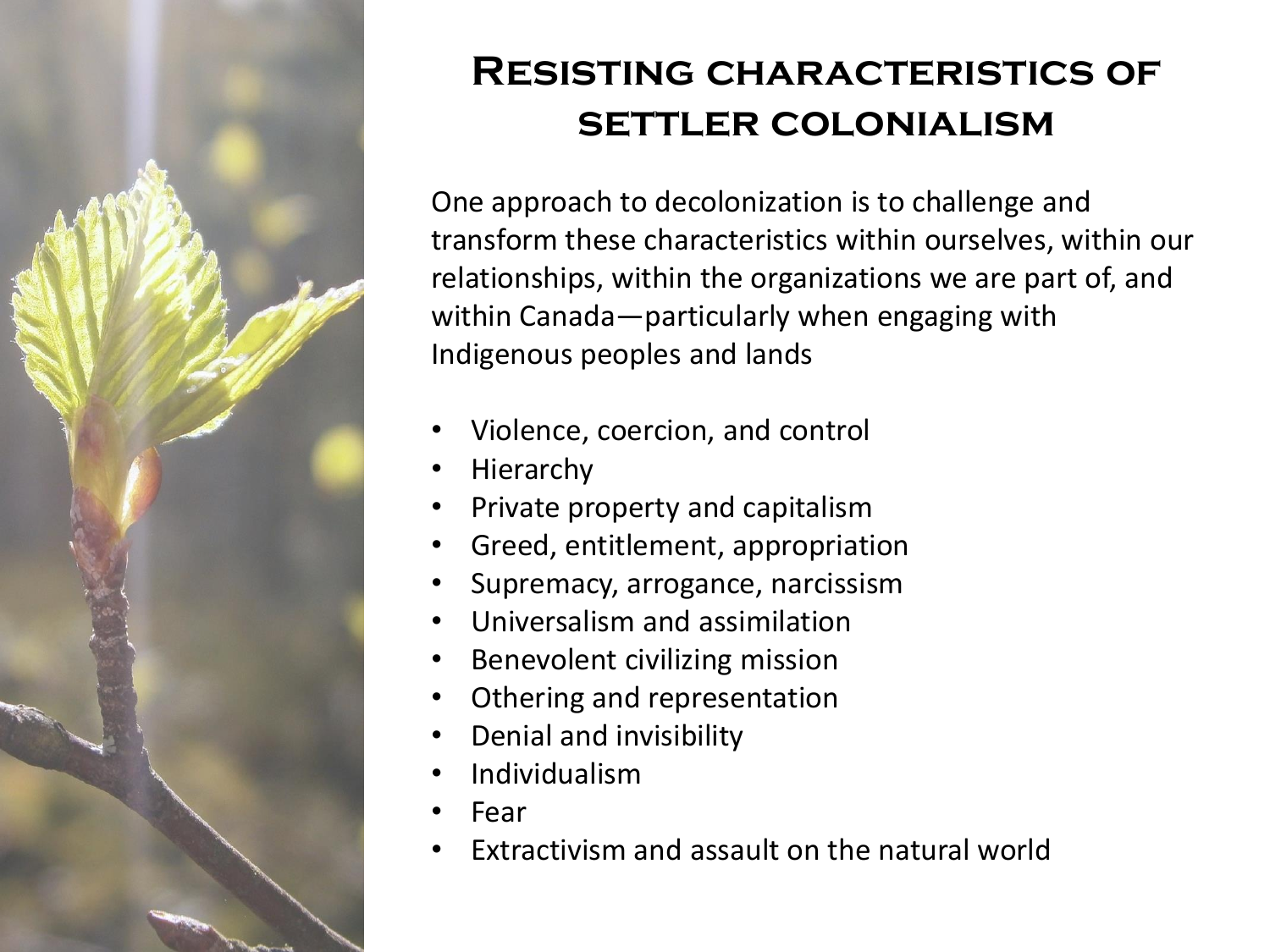

### **Living in Indigenous sovereignty**

Support Indigenous land rights, land return, and land protection as a way of addressing a root of Indigenous homelessness!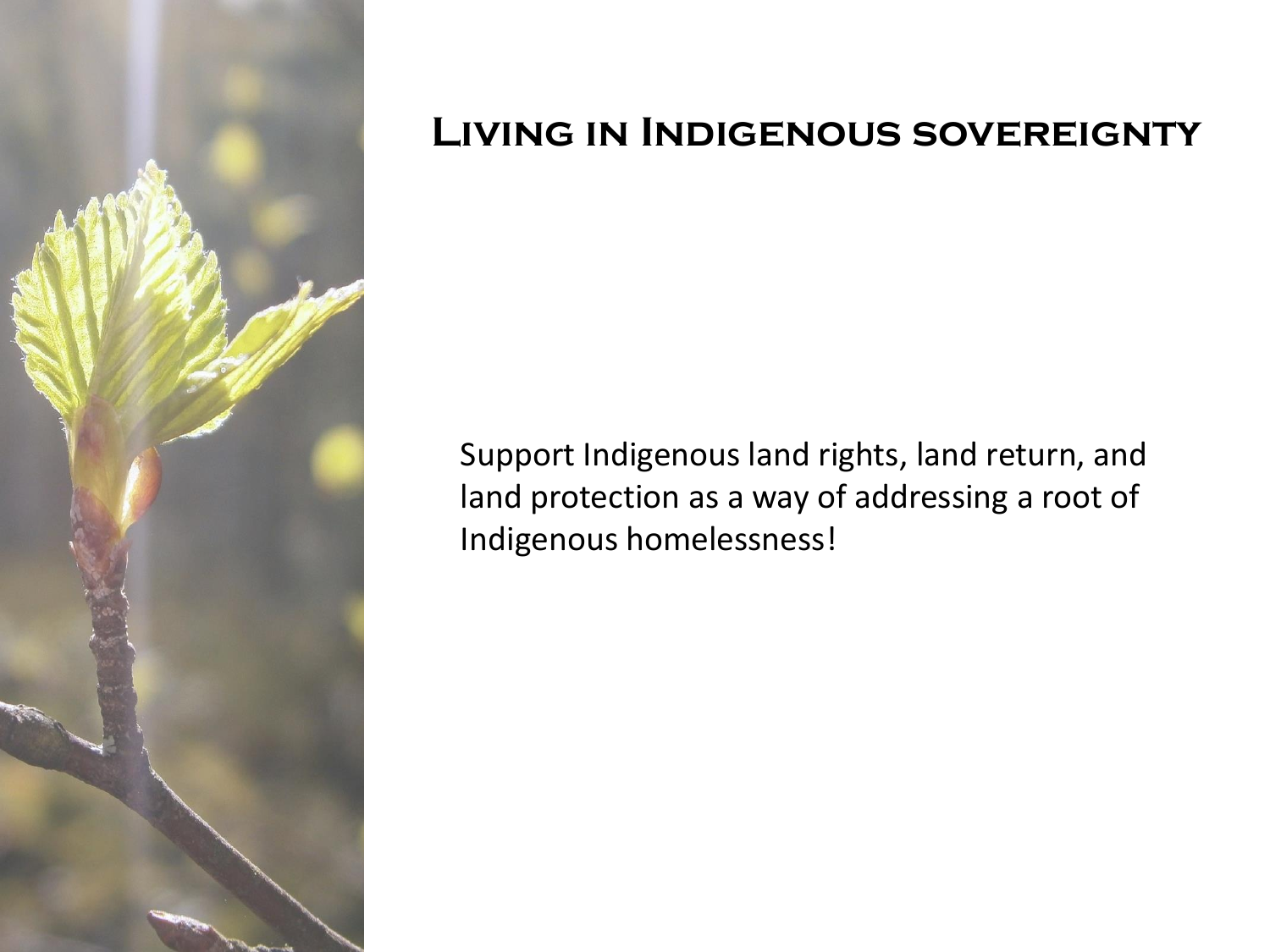

# **For Further Learning**

- [www.groundworkforchange.org](http://www.groundworkforchange.org)
- Manuel & Derrickson's *Unsettling Canada*
- Lowman & Barker's *Settler*
- Leanne Simpson on youtube. *Niigaan: In Conversation.*  <https://www.youtube.com/watch?v=I5E2Rskkdi4>
- Niigaan Sinclair on youtube. *The Gift of Treaties.* <https://www.youtube.com/watch?v=KBp0-c0PIf4>
- Taiaiake Alfred's *Wasáse*
- Victoria Freeman on youtube. *Niigaan: In Conversation.* <https://www.youtube.com/watchv=cFpHTEuvd6o&t=310s>
- Paulette Regan's *Unsettling the Settler Within*
- Sakej Ward on Vimeo: <https://www.youtube.com/watch?v=KBp0-c0PIf4>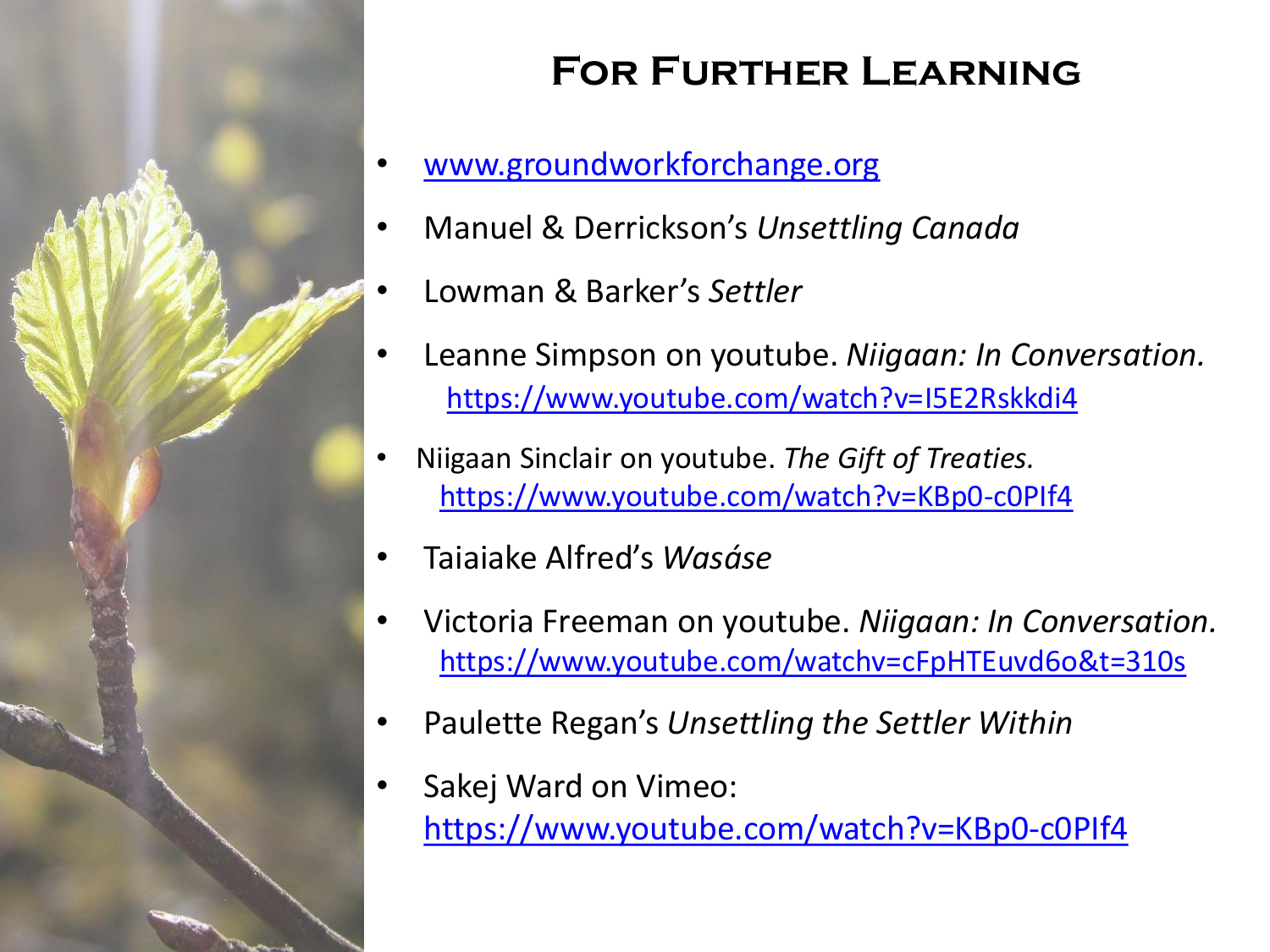

### **Closing discussion**

Thoughts ?

Questions?

One action item I will take away from the day.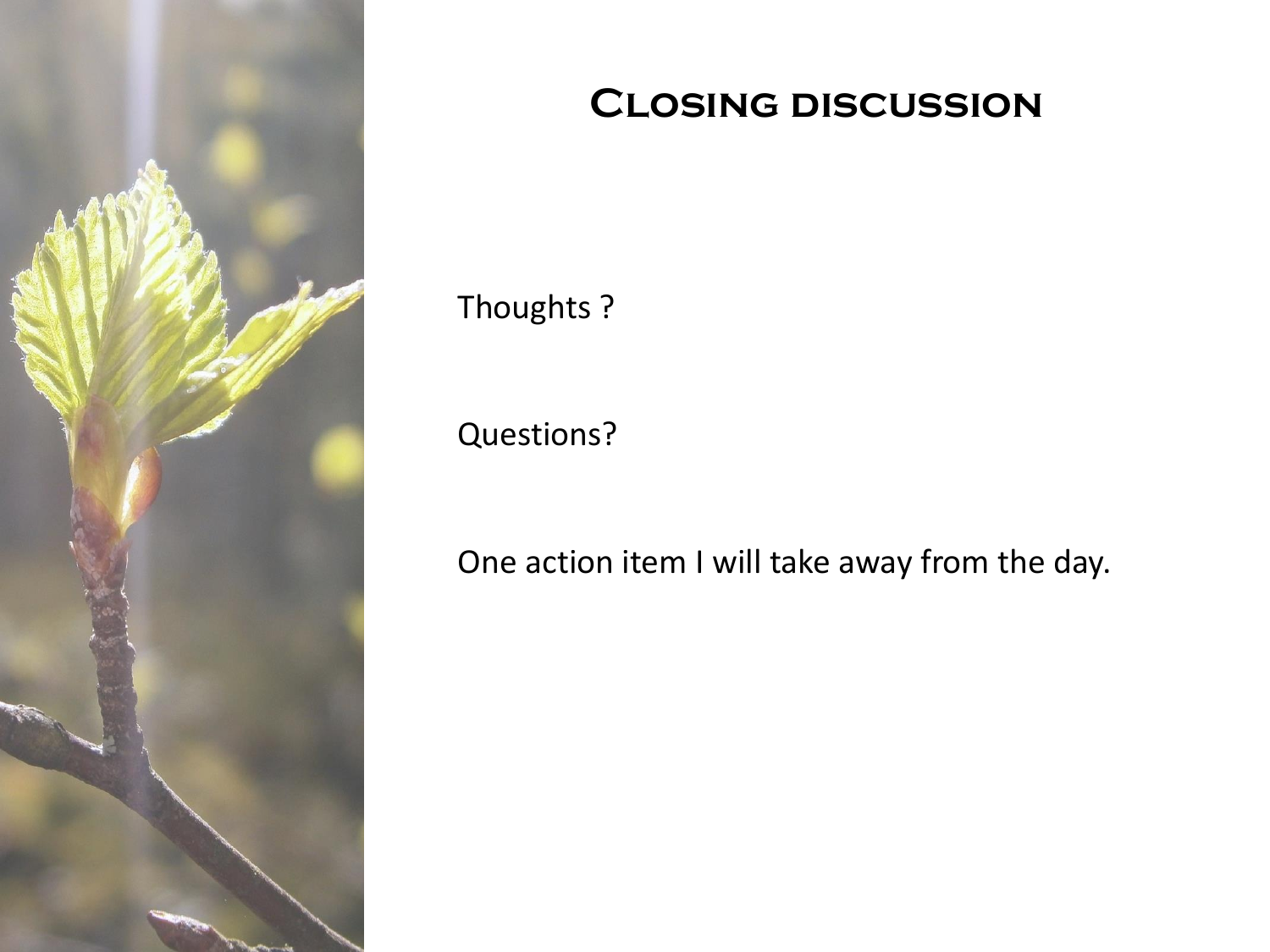

### **References**

Alfred, T. (n.d). *Canadian colonialism*. Aboriginal Perspectives [Website]. National Film Board of Canada. Retrieved November 5, 2013, from <http://www3.nfb.ca/enclasse/doclens/visau/index.php?mode=theme&language> [=english&theme=30662&film=16933&excerpt=612109&submode=about&expmode=1](http://www3.nfb.ca/enclasse/doclens/visau/index.php?mode=theme&language=english&theme=30662&film=16933&excerpt=612109&submode=about&expmode=1) Alfred, T. (2005). *Wasáse: Indigenous pathways of action and freedom.* Peterborough, Ontario: Broadview Press. Borrows, J. (2005). Indigenous legal traditions in Canada. *Washington University Journal of Law & Policy, 19,* 167-223. Retrieved from http://openscholarship.wustl.edu/law\_journal\_law\_policy/vol19/iss1/13 Carlson, E.C. (2010, October). White colonial settler epistemes and social work. (Unpublished candidacy paper). Faculty of Social Work, University of Manitoba, Winnipeg, MB, Canada. Carlson, E.C. (2016a). Identifying and transforming white colonial settler epistemes in mainstream social work: Towards anti-colonial social work. In Hart, M. A., Burton, A.D., Hart, K., Rowe, G., Halonen, D., & Pompana, Y. (Eds.). *International Indigenous voices in social work* (pp. 169-186)*.* Newcastle upon Tyne, United Kingdom: Cambridge Scholars Press. Carlson, E. (2016b). Living in Indigenous sovereignty: Relational accountability and the stories of white settler anti-colonial and decolonial activists (Doctoral dissertation). Winnipeg, Manitoba: University of Manitoba. <http://mspace.lib.umanitoba.ca/handle/1993/32028> Carlson, L., Rowe, G., Story, S., & Zegeye-Gebrehiwot (Producers and Directors). (2016). *Stories of decolonization: Land dispossession and settlement* [Motion picture]. Canada: Flicker & Rise Productions. <https://www.youtube.com/watch>?annotation\_id=annotation\_2949896269&feat ure=iv&src\_vid=rmPB38DBZYY&v=aTruP6r2cAA Chiefs of Ontario (n.d.). Understanding First Nation sovereignty. *Chiefs of Ontario*. Accessed November 19, 2016 at:<http://www.chiefs-of-ontario.org/faq>